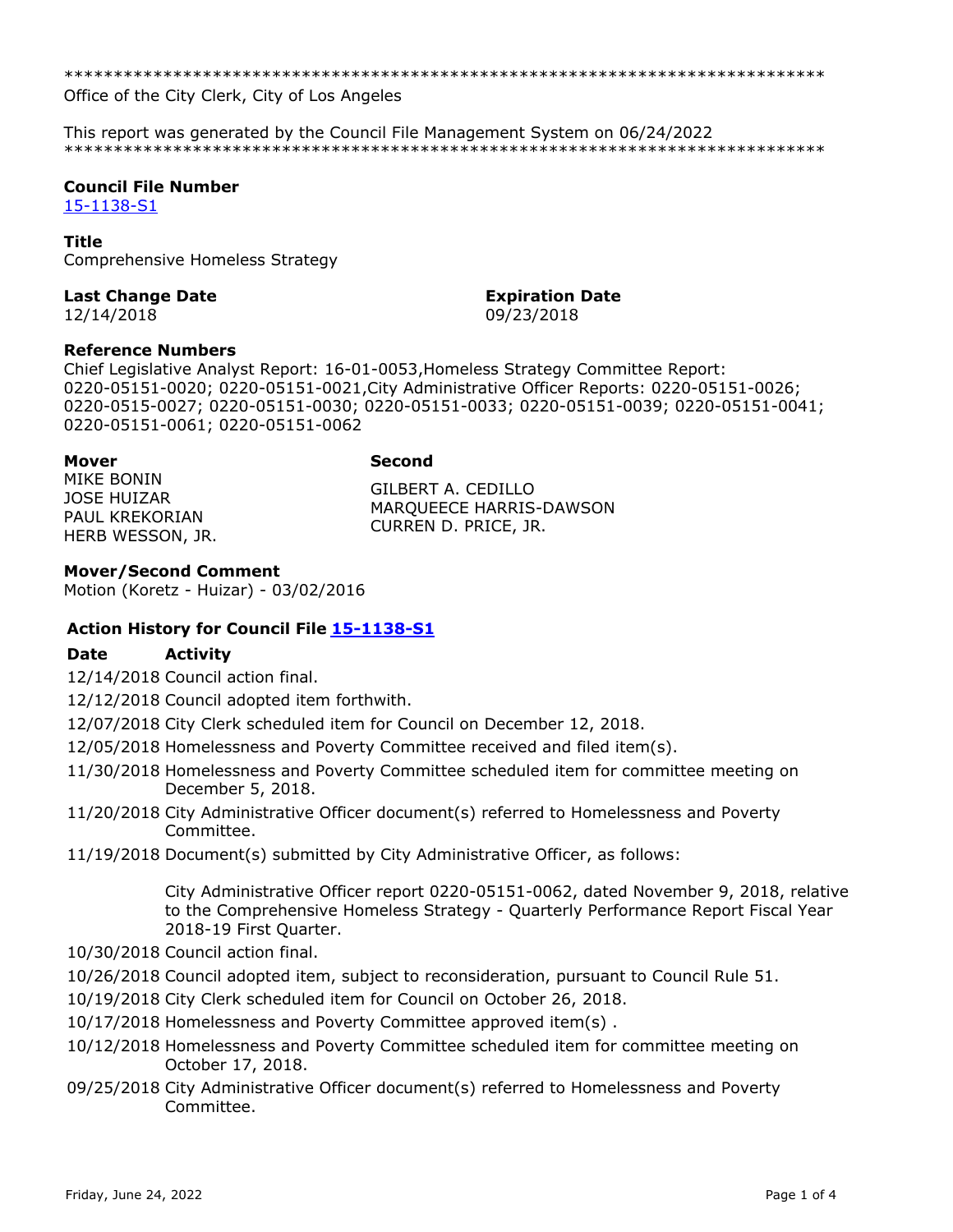09/25/2018 Document(s) submitted by City Administrative Officer, as follows:

City Administrative Officer report 0220-05151-0041, dated August 27, 2018, relative to the Comprehensive Homeless Strategy Quarterly Performance Report for the Fourth Quarter of Fiscal Year 2017-18.

06/05/2018 City Administrative Officer document(s) referred to Homelessness and Poverty Committee.

06/04/2018 Document(s) submitted by City Administrative Officer, as follows:

City Administrative Officer report, 0220-05151-0039, dated June 4, 2018, relative to Comprehensive Homeless Strategy Performance Report for the Third Quarter of Fiscal Year 2017-18.

- 05/15/2018 Community Impact Statement submitted by Van Nuys Neighborhood Council.
- 05/01/2018 Council action final.
- 04/27/2018 Council adopted item, subject to reconsideration, pursuant to Council Rule 51.
- 04/18/2018 Homelessness and Poverty Committee received and filed item(s).
- 04/13/2018 Homelessness and Poverty Committee scheduled item for committee meeting on April 18, 2018.
- 04/12/2018 City Administrative Officer document(s) referred to Homelessness and Poverty Committee.
- 04/12/2018 Document(s) submitted by City Administrative Officer, as follows:

City Administrative Officer report 0220-05151-0033, dated April 6, 2018, relative to the Comprehensive Homeless Strategy Quarterly Performance Report for the Second Quarter of Fiscal Year 2017-18.

- 02/21/2018 Community Impact Statement submitted by Silver Lake Neighborhood Council.
- 02/06/2018 City Administrative Officer document(s) referred to Homelessness and Poverty Committee.
- 02/02/2018 Document(s) submitted by City Administrative Officer, as follows:

City Administrative Officer report 0220-05151-0030, dated February 2, 2018, relative to the Comprehensive Homeless Strategy Quarterly Performance Report for the First Quarter of Fiscal Year 2017-18.

- 11/21/2017 Council action final.
- 11/21/2017 Council adopted item forthwith.
- 11/07/2017 City Clerk scheduled item for Council on November 21, 2017.
- 11/01/2017 Homelessness and Poverty Committee received and filed item(s).
- 10/30/2017 Homelessness and Poverty Committee scheduled item for committee meeting on November 1, 2017.
- 10/27/2017 City Administrative Officer document(s) referred to Homelessness and Poverty Committee.
- 10/27/2017 Document(s) submitted by City Administrative Officer, as follows:

Homeless Strategy Committee report 0220-05151-0027, dated October 27, 2017, relative to the Los Angeles Homeless Services Authority report on the City's Comprehensive Homeless Strategy 6E: Homeless Navigation Centers.

- 10/27/2017 City Administrative Officer document(s) referred to Homelessness and Poverty Committee.
- 10/27/2017 Document(s) submitted by City Administrative Officer, as follows:

Homeless Strategy Committee report 0220-05151-0026, dated October 27, 2017, relative to the Los Angeles Homeless Services Authority report on the City's Comprehensive Homeless Strategy 7O: Expanding Emergency Shelter and Improving Access.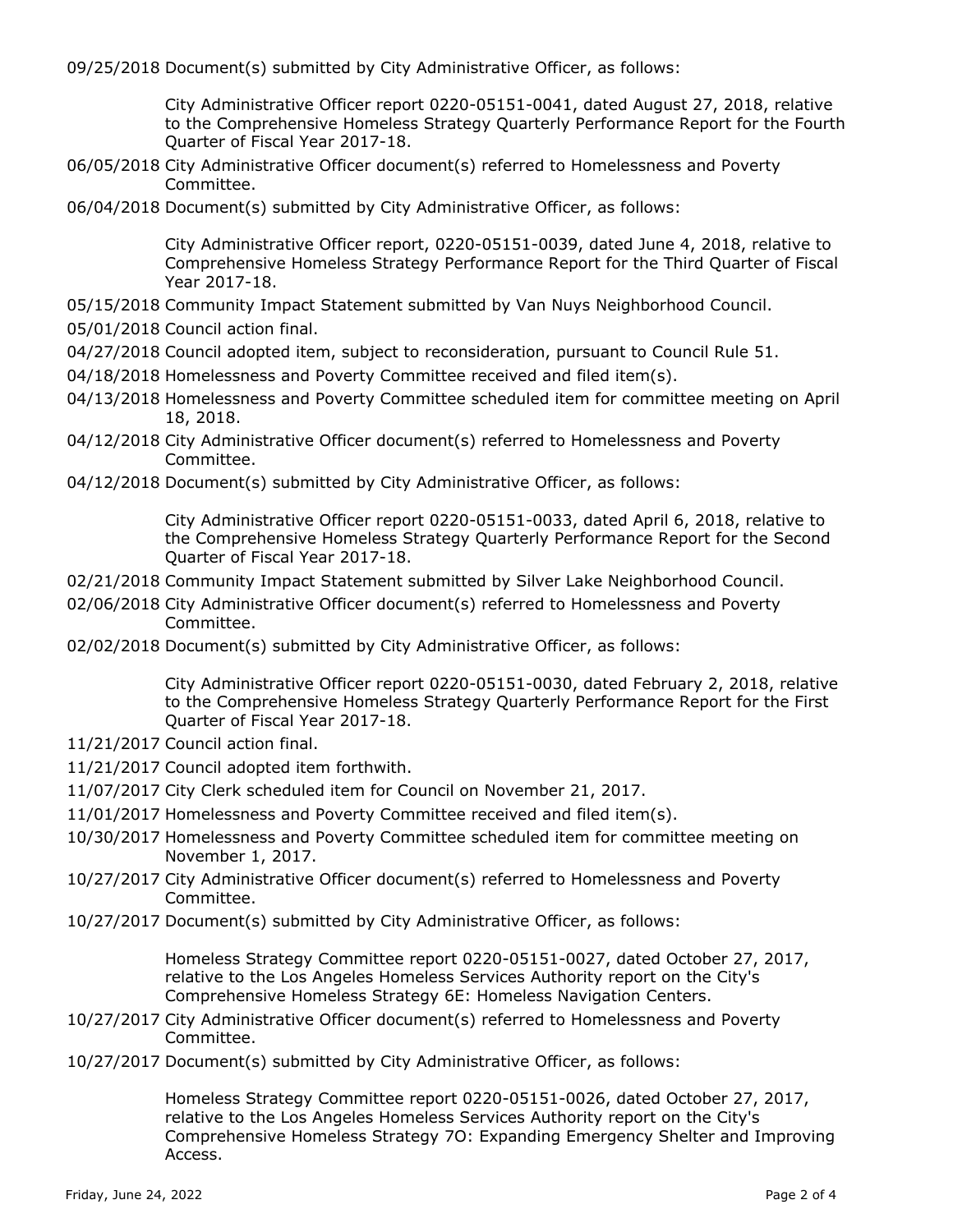04/18/2017 City Administrative Officer document(s) referred to Homelessness and Poverty Committee.

04/18/2017 Document(s) submitted by City Administrative Officer, as follows:

Homeless Strategy Committee report 0220-05151-0020, dated April 18, 2017, relative to the consolidation of Comprehensive Homeless Strategies 7L, 7M, 7Q, 8A, 8B, and 8C into strategy 7Q (Support House LA Initiative).

- 11/29/2016 Council action final.
- 11/23/2016 Council adopted item, subject to reconsideration, pursuant to Council Rule 51.
- 11/18/2016 City Clerk scheduled item for Council on November 23, 2016.
- 11/09/2016 Homelessness and Poverty Committee approved item(s) .
- 11/07/2016 Document(s) submitted by City Administrative Officer, as follows:

City Administrative Officer report 0220-05151-0018, dated November 7, 2016, relative to the first Comprehensive Homeless Strategy Quarterly Performance Report, Fiscal Year 2016-17.

- 11/04/2016 Homelessness and Poverty Committee scheduled item for committee meeting on November 9, 2016.
- 04/13/2016 Homelessness and Poverty Committee continued item to/for a date to be determined.
- 04/11/2016 Housing Authority document(s) referred to Homelessness and Poverty Committee.
- 04/08/2016 Homelessness and Poverty Committee scheduled item for committee meeting on April 13, 2016.
- 04/08/2016 Document(s) submitted by Los Angeles Homeless Services Authority, as follows:

Los Angeles Homeless Services Authority report, dated April 8, 2016, relative to the Shelter Funding Status Update - Domestic Violence Beds.

- 03/11/2016 Community Impact Statement submitted by Eagle Rock Neighborhood Council.
- 03/02/2016 Motion referred to Homelessness and Poverty Committee.
- 02/16/2016 Council action final.
- 02/12/2016 Mayor transmitted Council File to City Clerk.
- 02/10/2016 City Clerk transmitted file to Mayor. Last day for Mayor to act is February 22, 2016.
- 02/10/2016 Council action final.
- 02/09/2016 Council adopted item as amended, subject to reconsideration, pursuant to Council Rule 51.
- 02/05/2016 Housing Committee waived consideration of item .
- 02/05/2016 Chief Legislative Analyst document(s) referred to Council.
- 02/05/2016 Document(s) submitted by Chief Legislative Analyst, as follows:

Chief Legislative Analyst and City Administrative Officer joint report, dated February 5, 2016, relative to the Comprehensive Homeless Strategy..

- 02/05/2016 City Clerk scheduled item for Council on February 9, 2016.
- 02/04/2016 Community Impact Statement submitted by Greater Valley Glen Neighborhood Council.
- 01/27/2016 City Clerk transmitted Council File to Housing Committee.
- 01/27/2016 Homelessness and Poverty Committee approved as amended .
- 01/26/2016 Chief Legislative Analyst and City Administrative Officer document(s) referred to Homelessness and Poverty Committee; Housing Committee.
- 01/26/2016 Document(s) submitted by Chief Legislative Analyst, as follows:

Chief Legislative Analyst and City Administrative Officer joint report, dated January 26, 2016, relative to amendments to the Comprehensive Homeless Strategy.